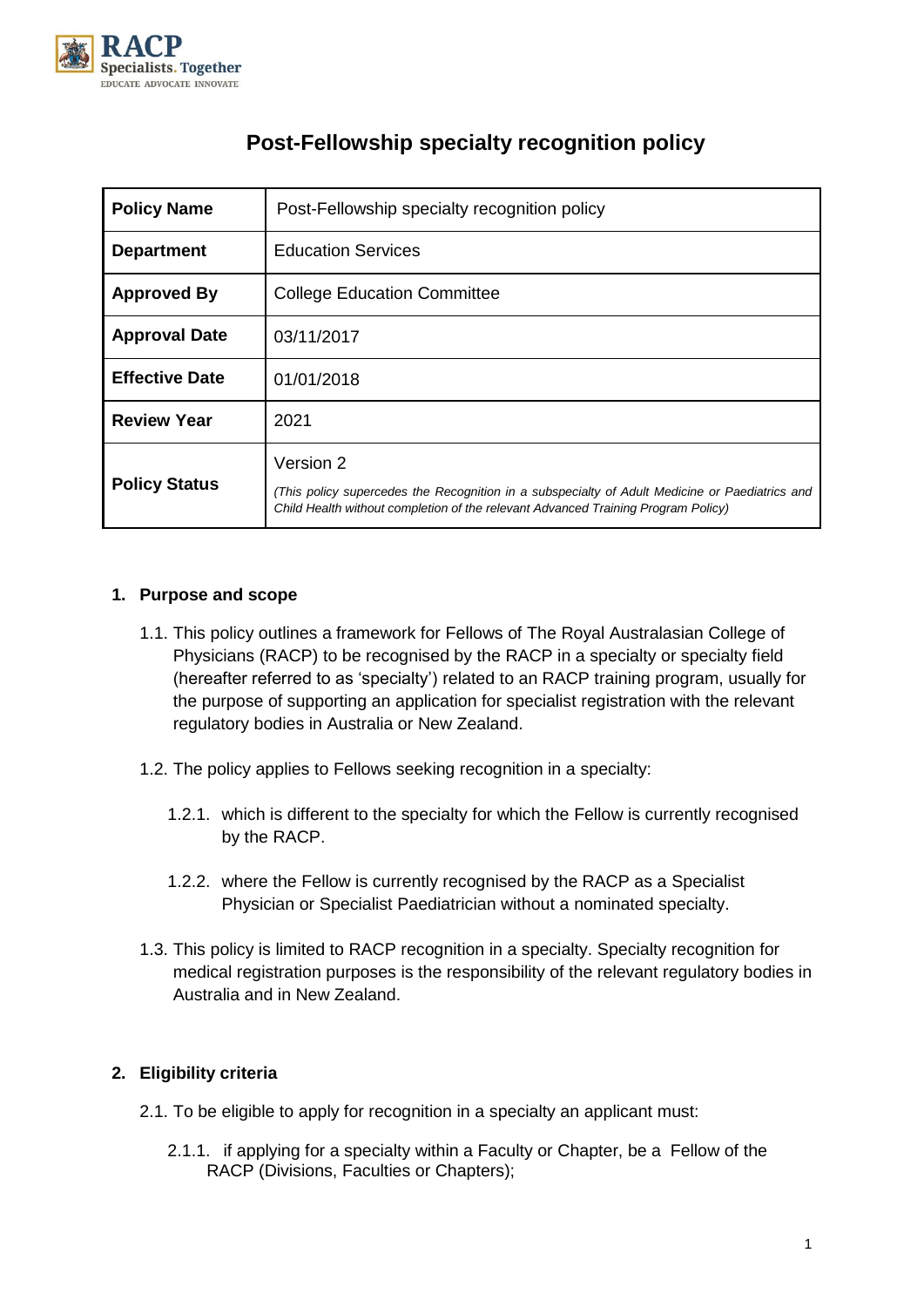

- 2.1.2. if applying for a specialty within a Division be a Fellow of a Division;
- 2.1.3. have practiced for a minimum of five years full-time equivalent (FTE) at Consultant level or equivalent in the specialty in which the applicant is seeking recognition; and
- 2.1.4. have paid all membership subscriptions due and have no outstanding debts to the College.

## **3. Assessment process for recognition in a specialty**

- 3.1. Recognition in a specialty is based on an assessment to determine if a Fellow's competence, knowledge, skills and experience is at the level expected of someone who has completed the relevant RACP Advanced Training Program.
- 3.2. The assessment of the applicant's knowledge, skills and experience will take account of the:
	- 3.2.1. Length, breadth and seniority of professional experience compared to the expected graduate outcomes of the relevant RACP training program.
	- 3.2.2. Currency of expert knowledge and skills in the specialty.
	- 3.2.3. Active continuing professional development in the specialty.
	- 3.2.4. Contribution to the specialty.
- 3.3. The applicant should refer to published supporting guidelines and complete the appropriate application form for Post-Fellowship Specialty Recognition.
- 3.4. It is the responsibility of the applicant to provide the required supporting documentation to the application. Required documentation may differ according to the specialty.
- 3.5. Applications will be considered by the relevant Training Committee or delegate(s) thereof.

#### **4. Assessment outcomes**

- 4.1. An assessment for recognition in a specialty will result in one of the following outcomes:
	- 4.1.1. The applicant is recognised by the RACP in the specialty, or
	- 4.1.2. The applicant is recognised by the RACP in the specialty pending satisfactory completion of additional requirements determined by the RACP. These requirements must be able to be completed within 12 months FTE. A maximum of 2 years will be allowed to satisfactorily complete additional requirements.